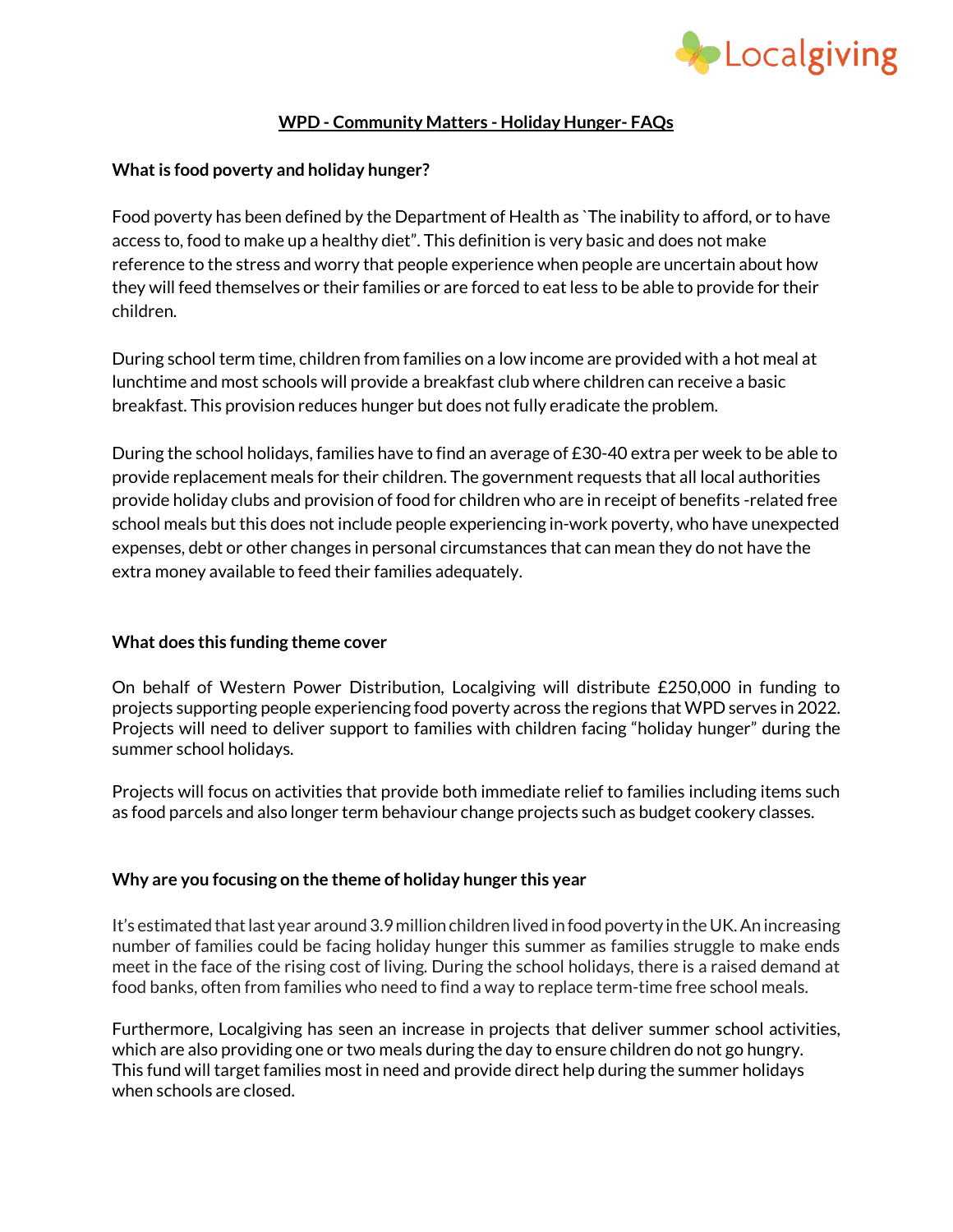

## **How can I make sure that my organisation is based in an eligible area?**

To be eligible for funding your organisation and project must be based in an area where Western Power Distribution distributes electricity. Please double check you are eligible by entering your address via this link[: https://www.westernpower.co.uk/our-network/distribution-area-search](https://www.westernpower.co.uk/our-network/distribution-area-search)

## **Our charity covers multiple regions served by Western Power Distribution. Can we apply multiple times?**

No. We are only able to fund an organisation once; however, your application can deliver activities and benefits across multiple regions, provided that they are all served by Western Power Distribution.

# **We are based outside of a region served by Western Power Distribution; however, we deliver services in an eligible region. Can we apply?**

No. Organisations must be based in a region served by Western Power Distribution. Please double check you are eligible by entering your address via this link: <https://www.westernpower.co.uk/our-network/distribution-area-search>

## **We are supporting people who are struggling with holiday hunger, how can I check whether our project meets your criteria?**

You can find out about the eligibility criteria and funding themes within this document. Further information is available on the Localgiving websit[e here](https://localgiving.org/about/WPD-community-matters-fund/). If you have further questions please contact the Localgiving Help Desk from Monday to Friday between 10:00am and 4:00pm via help@localgiving.org

#### **Is there a limit on what annual income an organisation can have to be eligible?**

There is no limit to the annual income an organisation must have to be eligible to receive funding.

## **When can I apply for funding?**

Organisations will be able to apply for funding between 24.05.22 and 14.06.22.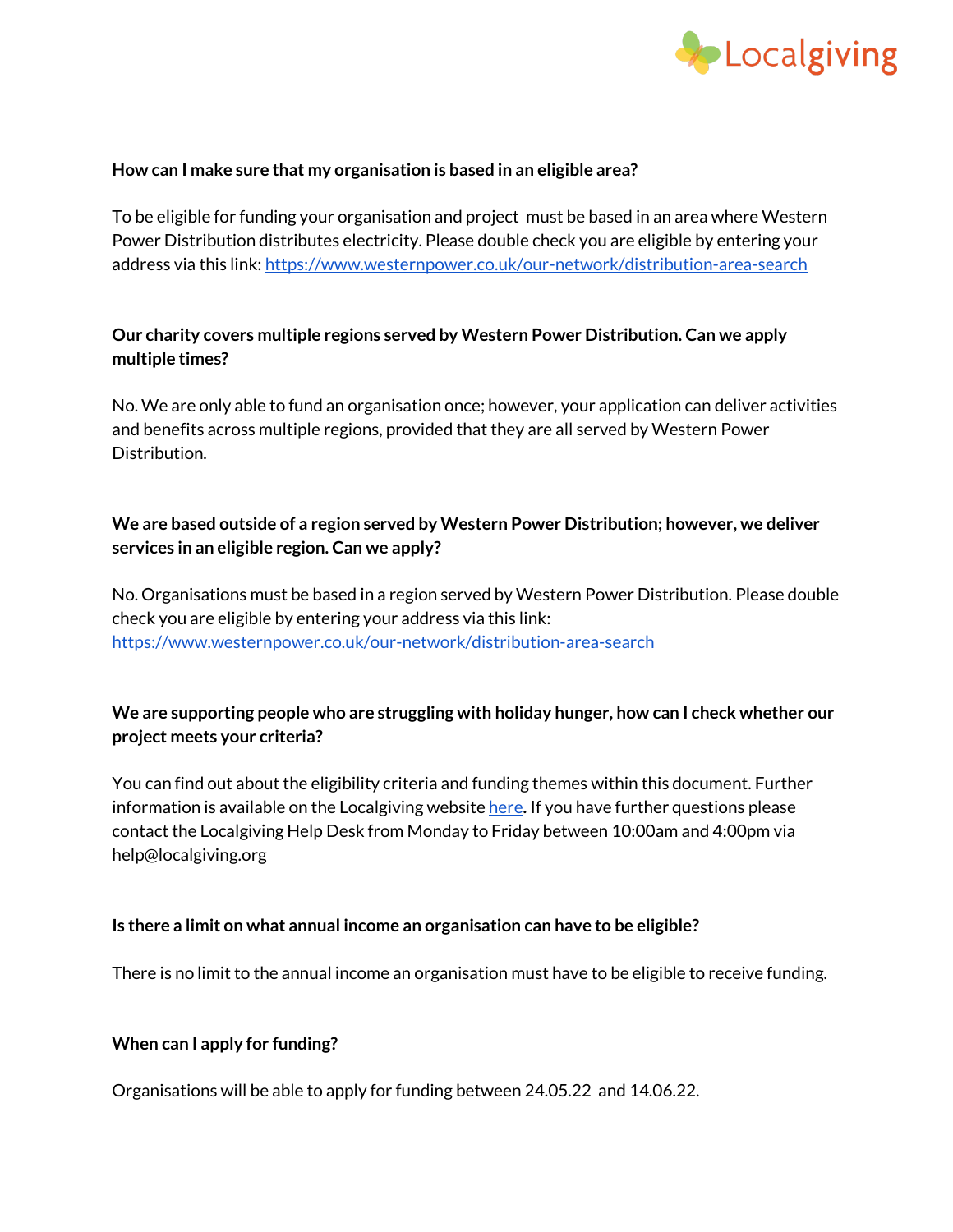

## **When does my project need to start and end?**

We are expecting some of your delivery to commence in July, at the start of the school summer holidays (specific dates cannot be given due to variation in school closure dates across England and Wales). There is no defined date that your project needs to start by; however, your entire project must be completed by Saturday 31st December 2022.

#### **What date do I need to spend the funding by?**

All funding is required to be spent by Thursday 31st December 2022.

## **When will I find out about the outcome of my application?**

You will hear the outcome of your application by Monday, 27th June 2022.

#### **When do I need to return monitoring?**

You will be required to complete our monitoring form by 31st December 2022. This will include information about the delivery and the success of your project. We may also ask for less in-depth information from you as your project progresses to capture any short-term outcomes you have identified in your application.

## **Can I use funding from other sources to deliver my project?**

No. For this funding round, we are looking at funding whole projects exclusively so the money must be used for an independent project, however, we may be able to fund pilot projects on a case by case basis. The funding cannot be used for larger projects.

#### **What do you mean by a 'larger project'?**

A larger project is a project that either does not completely focus on holiday hunger or food poverty or that has a project budget over the maximum amount of funding your organisation is eligible to receive through the Community Matters Fund.

To receive funding from the Community Matters Fund, you will need to show how the funding request you are making covers specific activities and outcomes relating to the funding themes.